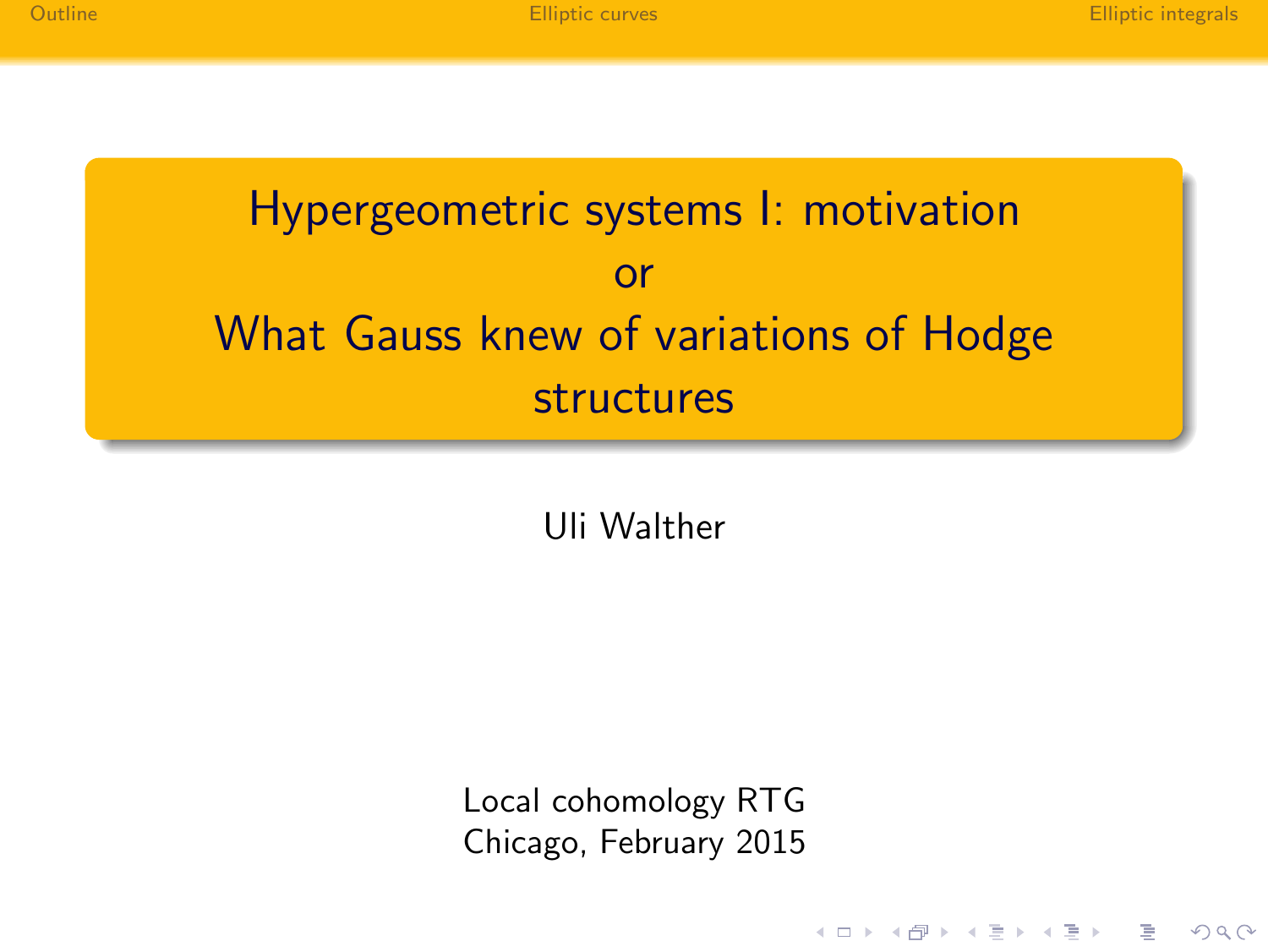





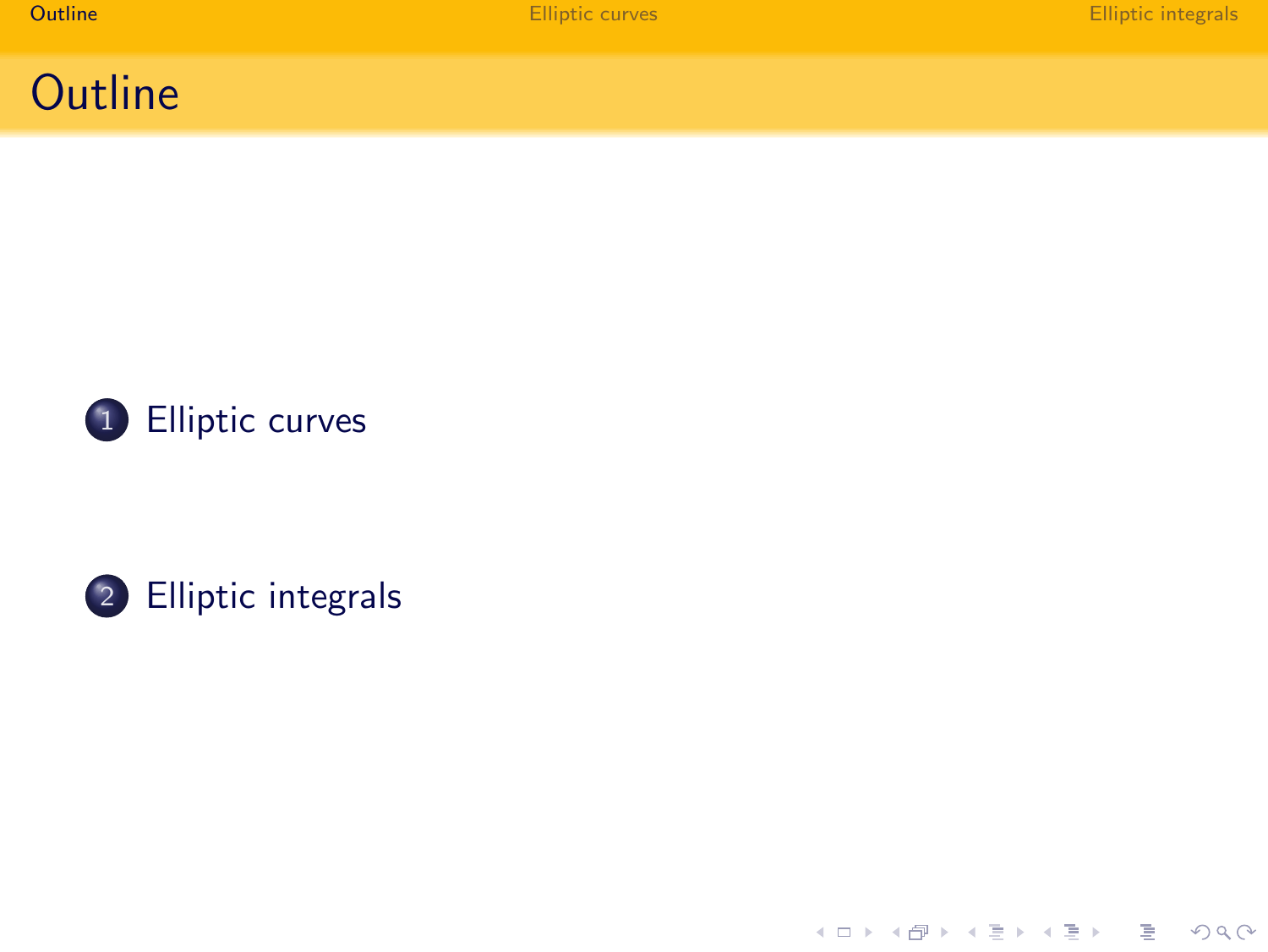**KORK ERRY ABRICAN BIRD AGA** 

#### Elliptic curves **1**

In  $\mathbb{C}^2$  consider, with  $t \in \mathbb{C}$ ,

$$
E_t = \text{Var}(y^2 - \underbrace{x(x-1)(x-t)}_{=: f_t(x)}).
$$

- Singular locus:  $y^2 f_t(x) = 0 = 2y = f'_t(x)$ . For  $t \notin \{0, 1, \infty\}$ ,  $f_t$  and  $f'_t$  have no common zero.
- $\mathcal{E}_t$  has closure  $\bar{\mathcal{E}}_t \subseteq \mathbb{P}^2_\mathbb{C}$  defined by  $Y^2Z - X(X - Z)(X - tZ) = 0.$
- $\bar{E}_t \cap \infty = \text{Var}(Y^2 Z X(X Z)(X tZ), Z) = \text{Var}(X^3, Z).$
- In  $y \neq 0$ ,  $\bar{E}_t$  given by  $z' x'(x' z')(x' tz') = 0$ . Elementary analysis:  $z' \approx x'^3$  near  $(0,0)$ , so  $\overline{E}_t$  smooth.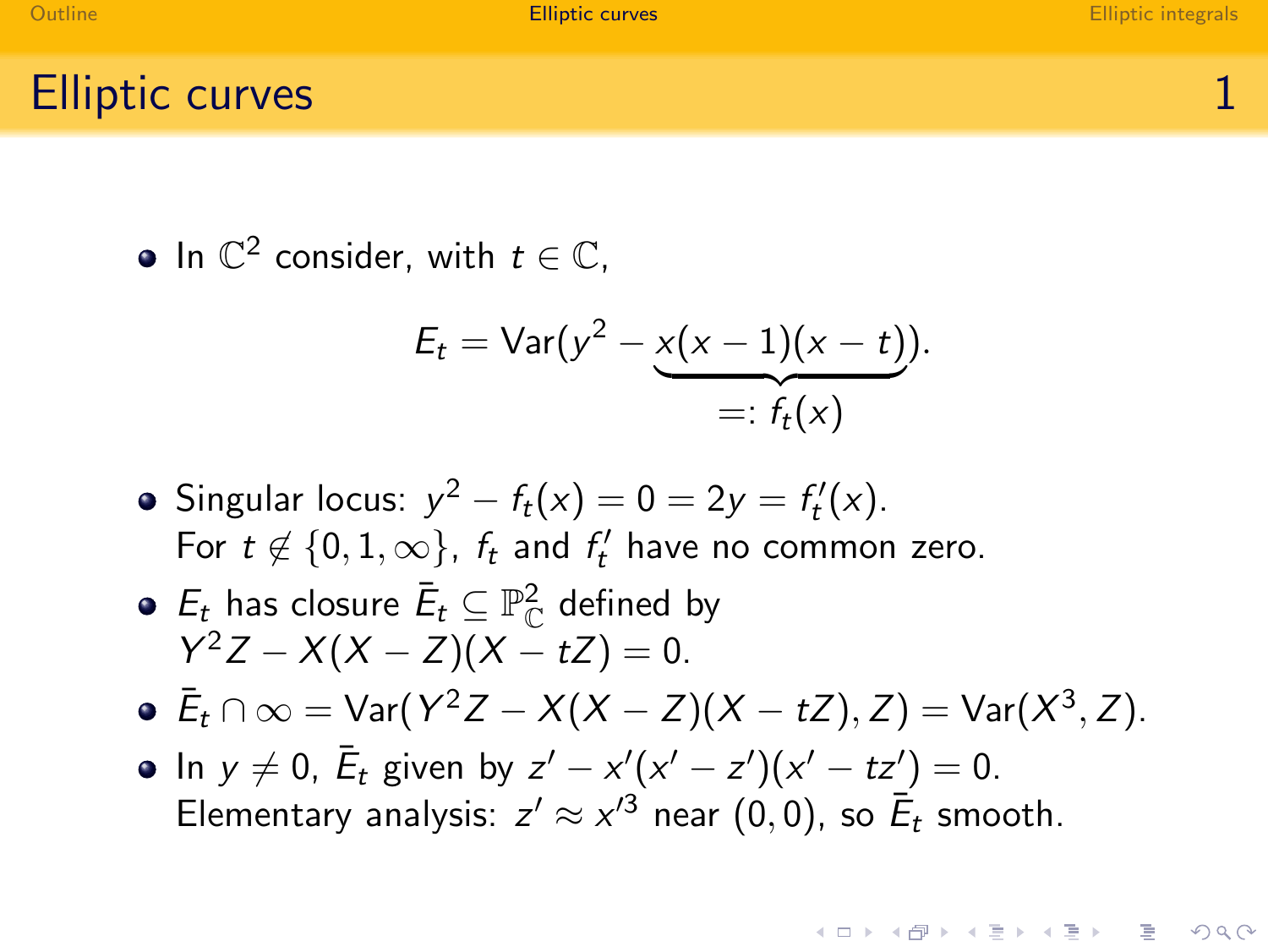Elliptic curves II 2

$$
E_t = \text{Var}(y^2 - \underbrace{x(x-1)(x-t)}_{=: f_t(x)}).
$$

graph near  $0, 1, t, \infty$ :



(generically 2 : 1).



**KOD KAD KED KED E VAN** 

<span id="page-3-0"></span>As a Riemann surface:  $E_t$  is a double cover over  $\mathbb C$ , branched at  $0, 1, t$ .  $\bar{\mathsf{E}}_t$  is a double cover over  $\mathbb{P}^1_\mathbb{C}$ , also branched at  $\infty.$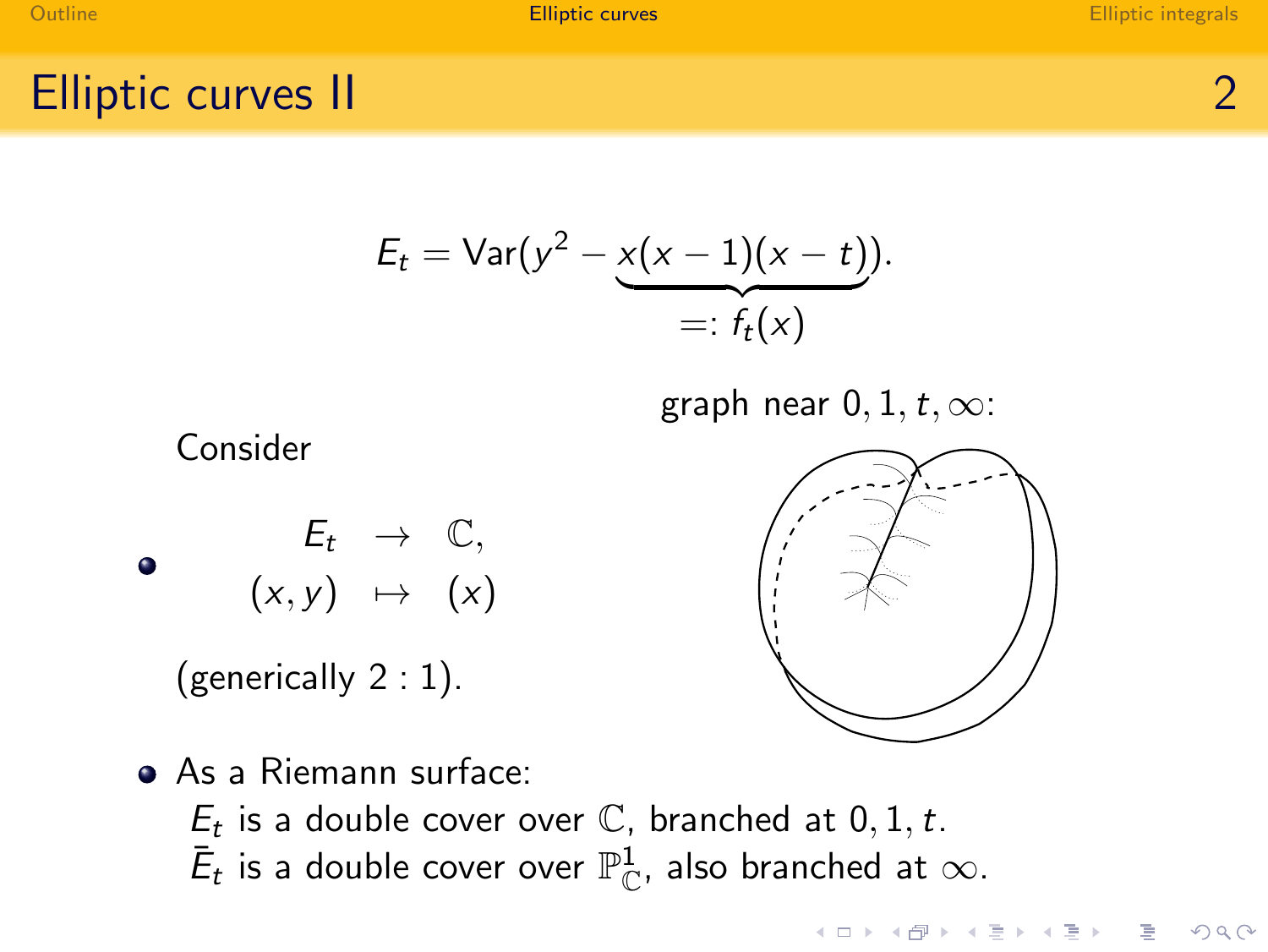## Elliptic curves II  $1/2$ : global picture  $3$

<span id="page-4-0"></span>

 $2Q$ **K ロト K 御 ト K 君 ト** Þ ŧ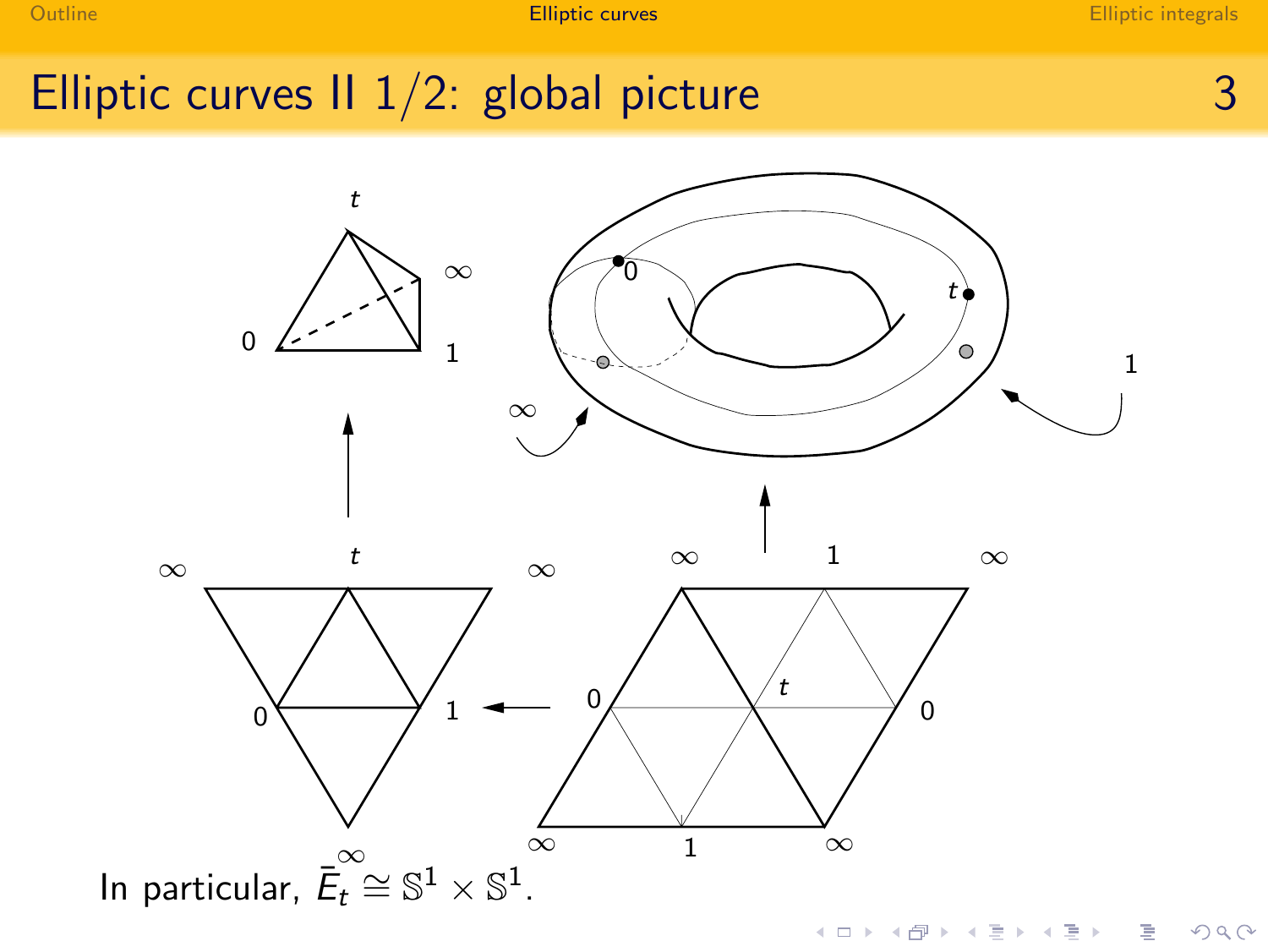Differential forms on  $\text{Var}(y^2 - x(x-1)(x-t))$  4

$$
E_t = \text{Var}(y^2 - f_t(x)).
$$

Special 1-form on  $E_t$ :  $\omega_t = dx/y = dx/\sqrt{f_t(x)} = 2dy/f'_t(x)$ .

- If  $f_t(x) = 0$  then  $f'_t(x) \neq 0$ , so  $\omega_t$  global on  $E_t$ .
- at infinity: in coordinates where  $y \neq 0$ ,  $\omega$  is  $dx'-x'dz'/z'$ . But, near  $(0,0)$ :  $z' \approx x'^3$ , hence  $dz' \approx 3x'^2 dx'$  and so

$$
dx' - x'dz'/z' \approx dx'(1 - 3x'x'^2/x'^3) = -2dx'
$$

is form of "first kind" (global).

<span id="page-5-0"></span>Conclusion:  $\bar{E}_t$  compact complex manifold with global nonvanishing 1-form. "Calabi-Yau curve". (In higher dim, also require simply connected.)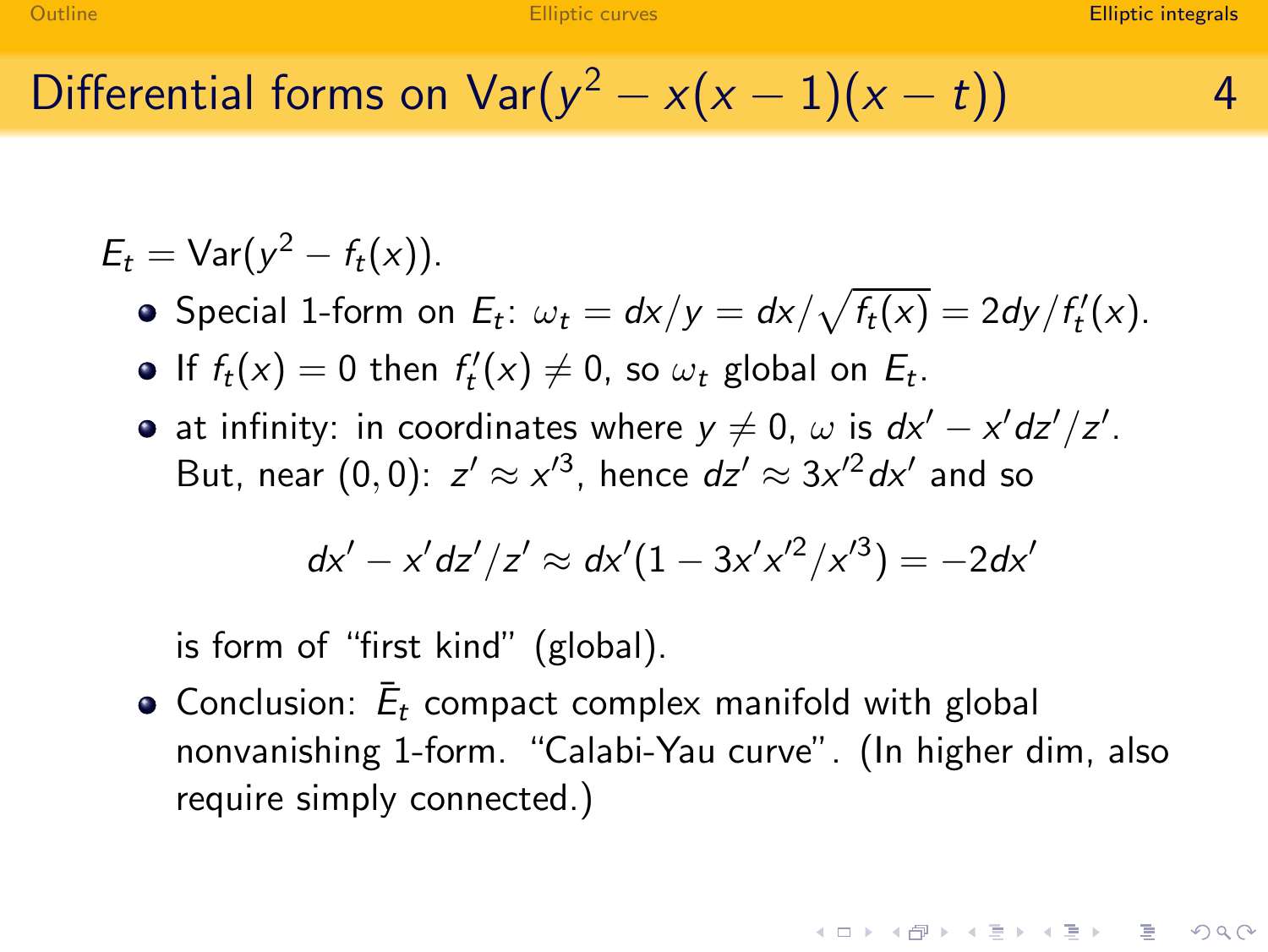Integration on 
$$
\bar{E}_t = \text{Var}(y^2 - x(x-1)(x-t))
$$
 5

- Form of "second kind":  $\omega' = x(x-1)dx/2y^3 = \omega/(x-t)$ .
- Near  $x=t$ :  $\omega'=\omega/(x-t)=2dy/f'\cdot(x-t)=2dy/y^2$ integrable.
- $\lambda_1, \lambda_2$  generators of  $H_1(\bar{E}_t) \cong \mathbb{Z} \oplus \mathbb{Z}.$
- Periods:

$$
I_{1,1}=\int_{\lambda_1}\omega,\qquad I_{2,1}=\int_{\lambda_2}\omega,\qquad I_{1,2}=\int_{\lambda_1}\omega',\qquad I_{2,2}=\int_{\lambda_2}\omega'.
$$

These are elliptic integrals, multivalued functions on  $\bar{E}_t.$ (Forms of third kind have residue near pole, like  $dx/x$ .)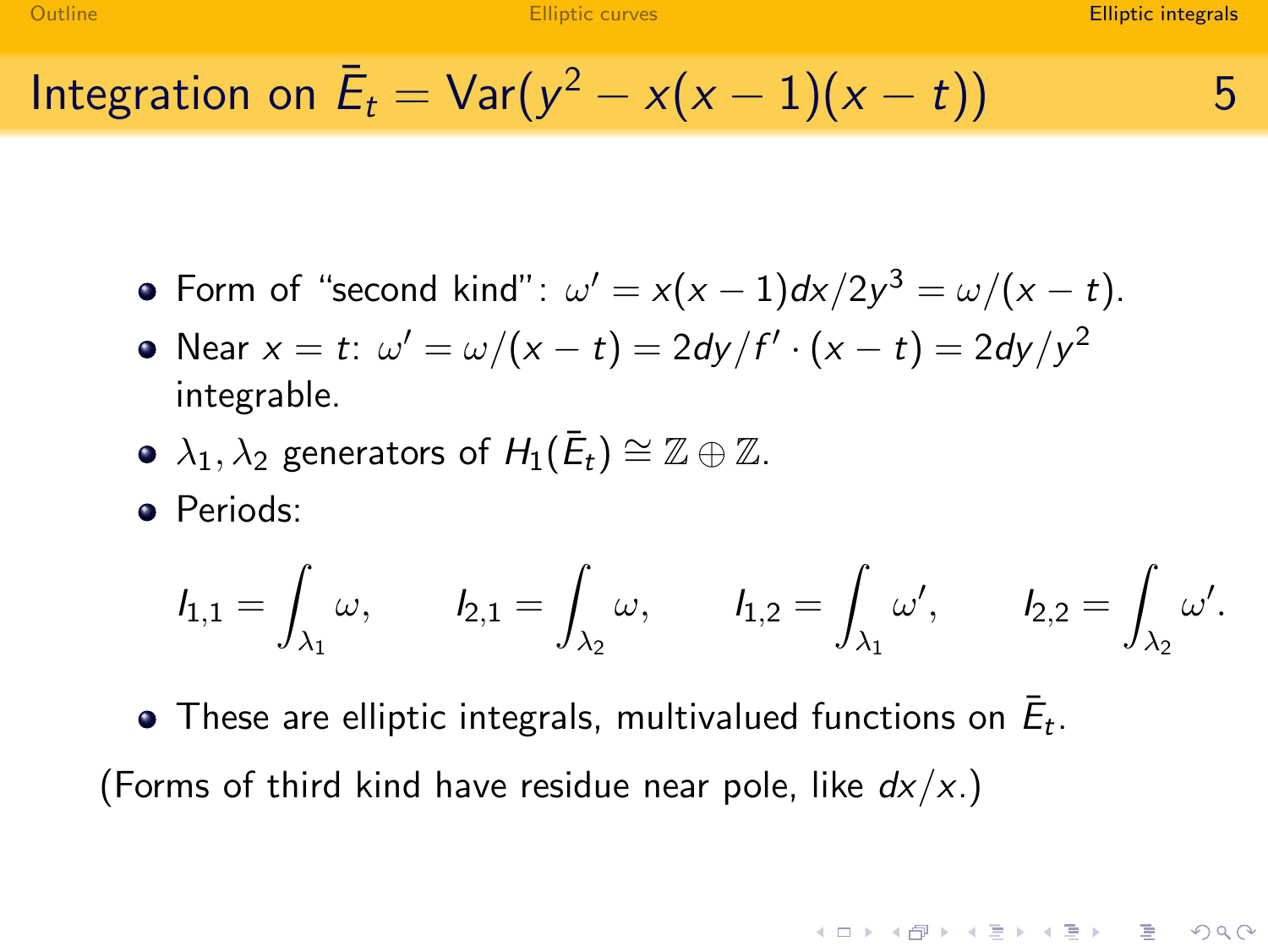#### Integration II: periods as a family **6** and  $\overline{6}$

• 
$$
\frac{d}{dt}(\omega) = \omega'
$$
,  $\frac{d}{dt}(\omega') = \frac{d}{dt}(\frac{\omega}{x-t}) = 2\frac{\omega'}{x-t}$  (product rule).

Better:

$$
\frac{\frac{d}{dt}(\omega')}{\frac{4t(1-t)}{\rho(t)}}\omega + \frac{-1+2t}{\frac{t(1-t)}{\rho(t)}}\omega' + d\left(\frac{y}{2(x-t)^2t(1-t)}\right).
$$

Now  $\lambda$  any path on  $E_t$ , set  $I_1(\lambda) = \int_{\lambda} \omega$ ,  $I_2(\lambda) = \int_{\lambda} \omega'$ . Then

$$
\frac{d}{dt}l_1(\lambda) = l_2(\lambda)
$$
  

$$
\frac{d}{dt}l_2(\lambda) = p l_1(\lambda) + q l_1(\lambda).
$$

• The  $\omega$ -integrals  $I_{1,1} = I_1(\lambda_1)$  and  $I_{1,2} = I_1(\lambda_2)$  are solutions to

$$
z''-qz'-pz=0.
$$

K ロ ▶ K 레 ▶ K 코 ▶ K 코 ▶ 『 코 │ ◆ 9 Q (\*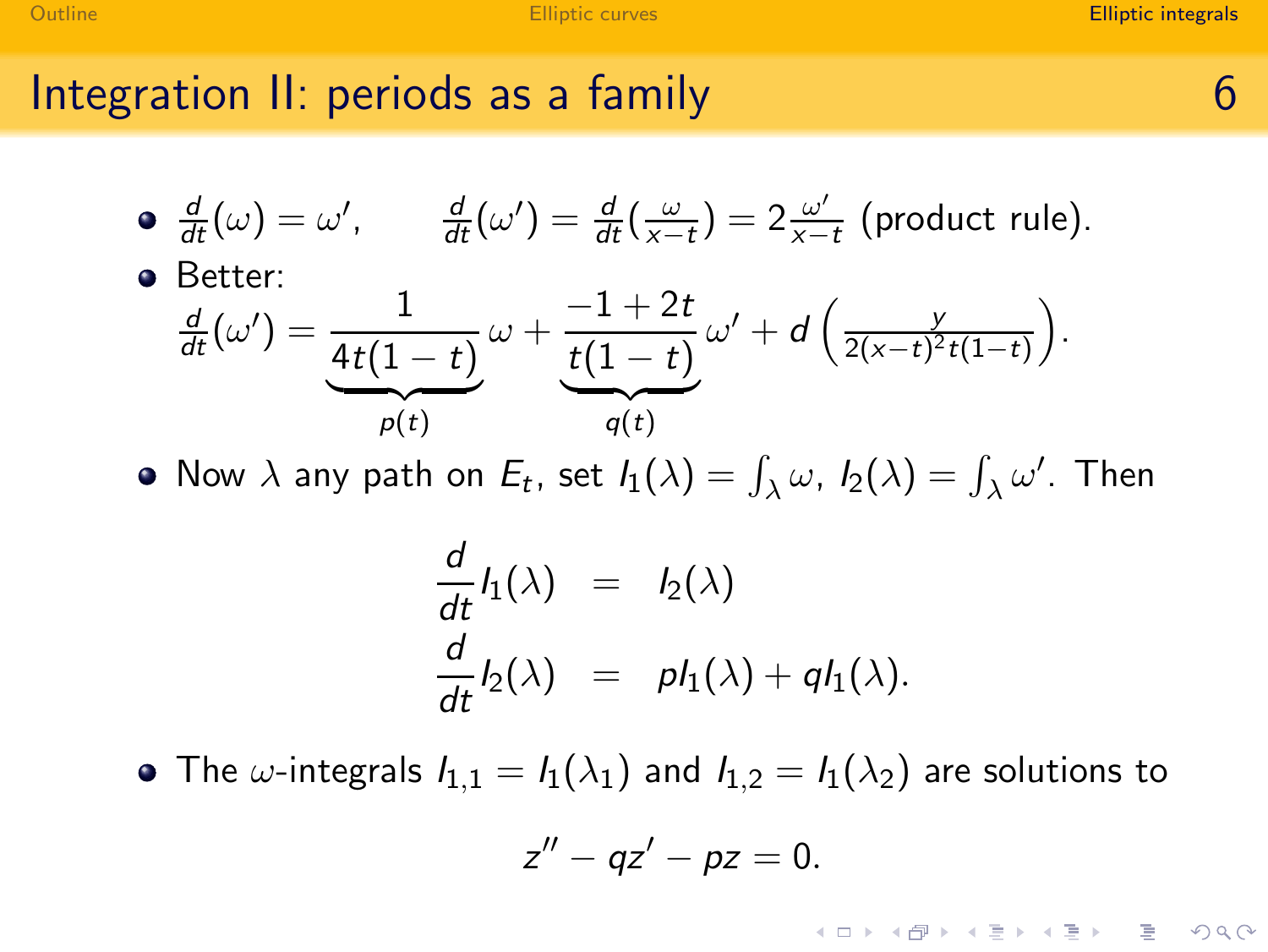K ロ ▶ K 레 ▶ K 코 ▶ K 코 ▶ 『 코 │ ◆ 9 Q (\*

Integration III: more on periods

General hypergemetric diffeq:

<span id="page-8-0"></span>
$$
z'' + \frac{c - (a+b+1)t}{t(1-t)}z' - \frac{ab}{t(1-t)}z = 0.
$$
 (1)

$$
a=1/2=b, c=1.
$$

• Solutions:

$$
F_1 = \sum_{n=0}^{\infty} \frac{[a]_n [b]_n}{[c]_n} \frac{t^n}{n!}
$$
  

$$
F_2 = -i \cdot \sum_{n=0}^{\infty} \frac{[a]_n [b]_n}{[c]_n} \frac{(1-t)^n}{n!}.
$$

• Which linear comb gives the  $\omega$ -integrals for  $\lambda = \lambda_1, \lambda_2$ ?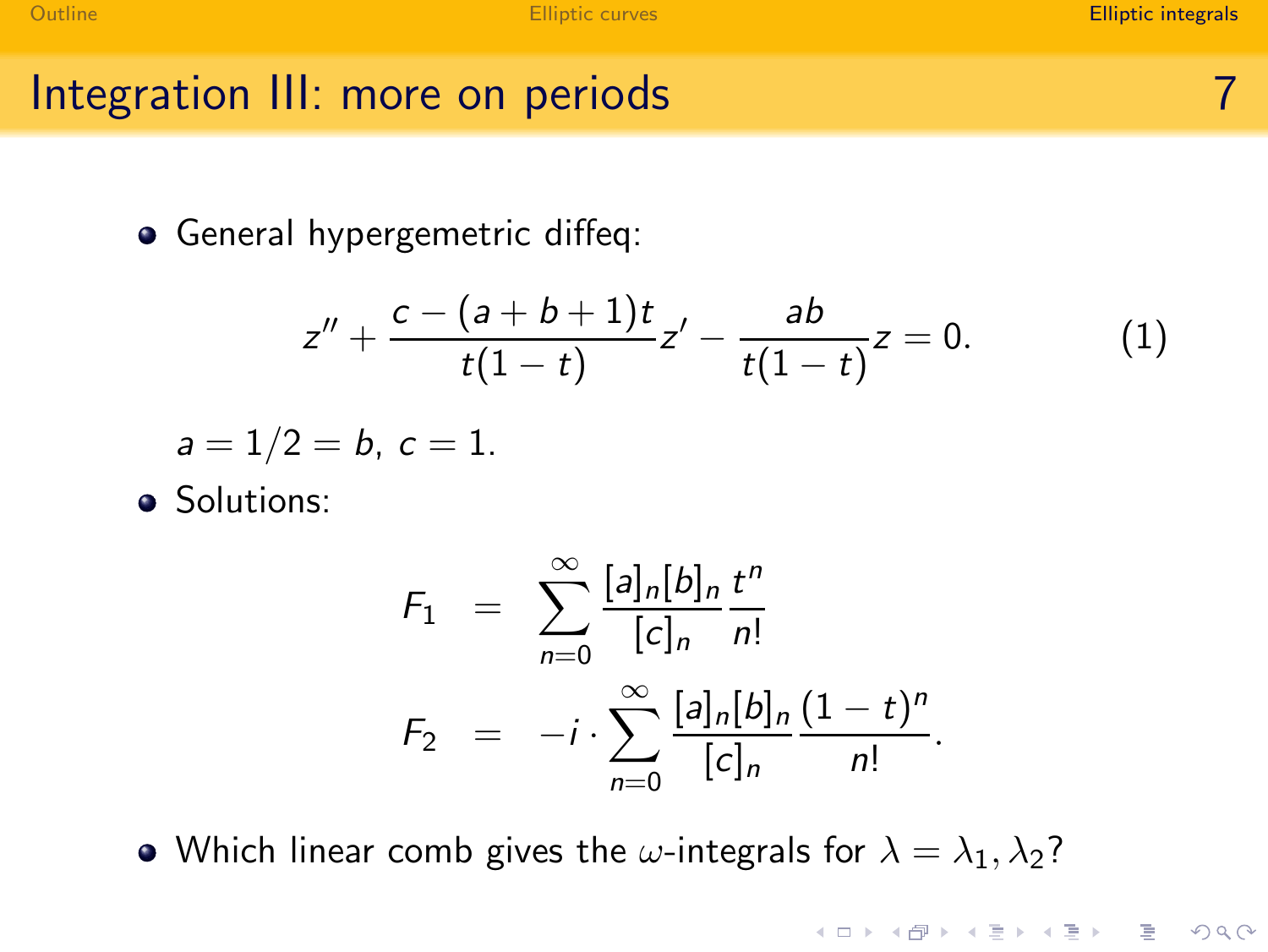## Integration IV: monodromy from solutions and the state of 8

Monodromy from solutions:

how do solutions vary when  $t$  varies?

• Fix the basis  $F = (F_1, F_2)$  for [\(1\)](#page-8-0) in a generic point. Analytic continuation along any loop  $\lambda \in \pi_1(\mathbb{P}_\mathbb{C}^1\smallsetminus\{0,1,\infty\})$  gives  $M_{\lambda} \cdot F$ ,  $M_{\lambda} \in Gl(2, \mathbb{C})$ .

$$
\begin{aligned}\n\bullet \text{ Around } 0 \in \mathbb{C}: \ M &= \begin{pmatrix} 1 & 0 \\ -2 & 1 \end{pmatrix}, \\
\text{Around } 1 \in \mathbb{C}: \ M &= \begin{pmatrix} 1 & 2 \\ 0 & 1 \end{pmatrix}.\n\end{aligned}
$$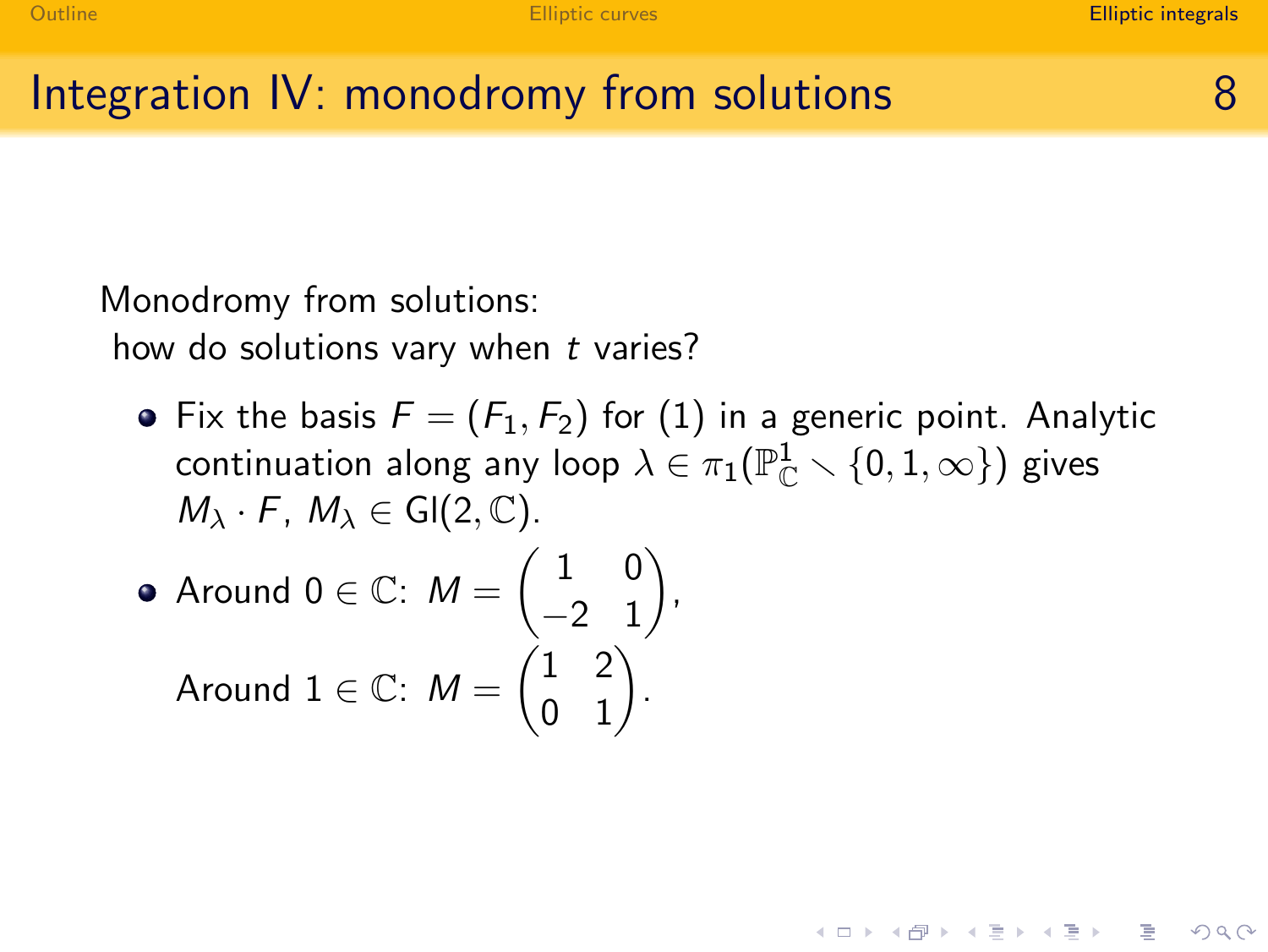#### Integration  $V$ : monodromy from deforming curves  $\qquad \qquad$  9

Monodromy from moving curves:

how do integrals vary when we look at the  $\bar{E}_t$  as a family?

Note: 
$$
y^2 - x(x-1)(x-t) = (y^2 - x^3 - x^2) - t(x(x-1))
$$
.

- $\bar{E}_t \cong \mathbb{S}^1 \times \mathbb{S}^1$  with homology generators  $\lambda_1, \lambda_2$ .
- Consider  $\pi \colon \mathbb{P}^2_\mathbb{C} \setminus \{ (1,0,0), (1,1,0), (0,0,1) \} \to \mathbb{P}^1_\mathbb{C}$ ,  $t_0 = zx(x - z)$ ,  $t_1 = zy^2 - x^3 - x^2z$ . Then  $\pi^{-1}(t_0/t_1) = \bar{E}_{t_0/t_1}$ .
- Locally in t,  $\pi$  is a projection  $E \times U \rightarrow U$ , and identifies neighboring  $H_1(\bar{E}_t)$ .
- The loops  $\lambda_1, \lambda_2$  generate  $H_1(\bar{E}_t)$ .
- Induces  $H_1(\bar{E}_t) \to H_1(\bar{E}_t)$ , given by 2  $\times$  2-matrix  $M$ .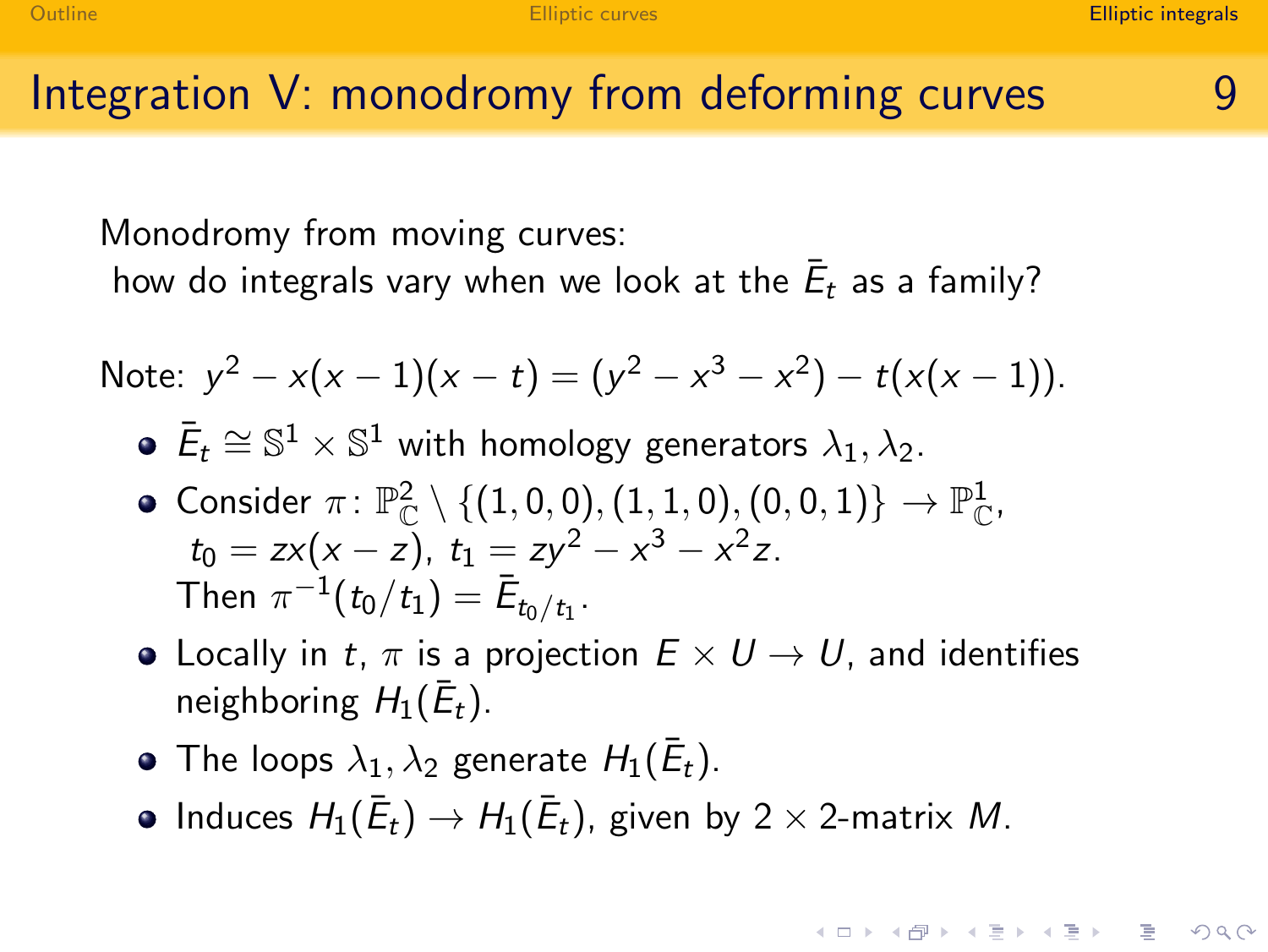K ロ ▶ K 레 ▶ K 코 ▶ K 코 ▶ 『 코 │ ◆ 9 Q (\*

## Integration VI: comparing monodromies 10

• Lengthy computation:

around 
$$
t = 0
$$
,  $M = \begin{pmatrix} 1 & 0 \\ -2 & 1 \end{pmatrix}$ , around  $t = 1$ ,  $M = \begin{pmatrix} 1 & 2 \\ 0 & 1 \end{pmatrix}$ .

- we find:  $I_{1,1} \leftrightarrow F_1$ ,  $I_{1,2} \leftrightarrow F_2$  up to scalars.
- Periods are hypergeometric functions.

Reference: Brieskorn/Knörrer, "Ebene algebraische Kurven"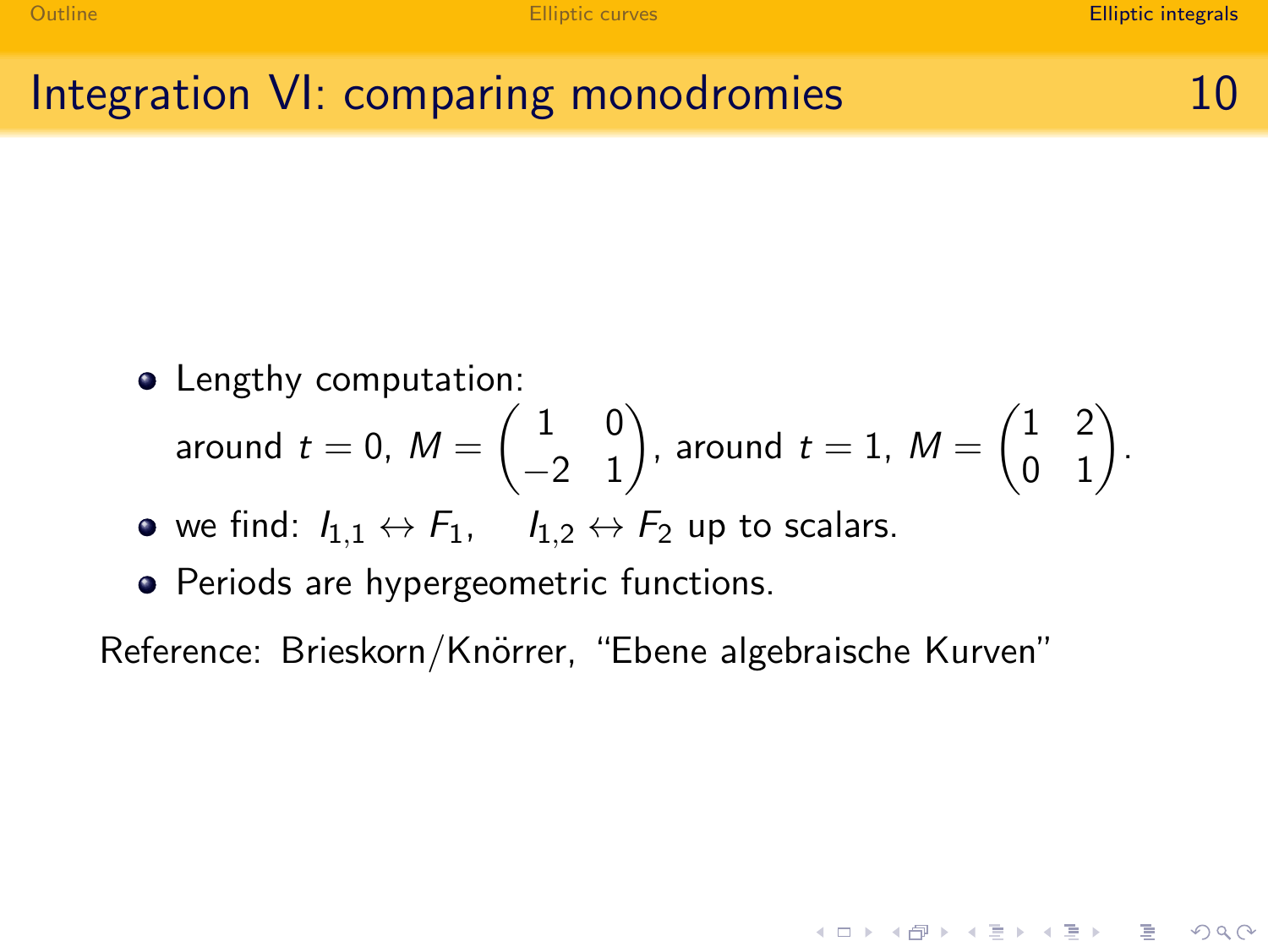## Afterthought: classifying elliptic curves 11

$$
\pi: \mathbb{P}^1_\mathbb{C}\smallsetminus \{0,1,\infty\}\ni t\mapsto (\int_{\lambda_1}\omega_t,\int_{\lambda_2}\omega_t)\in \mathbb{P}^1_\mathbb{C}.
$$

Let  $\pi(t) = \tau_t$ , consider  $\Lambda_t = \mathbb{Z} + \mathbb{Z}\tau_t \subseteq \mathbb{C}$ .

- Let  $Q_t = \mathbb{C}/\Lambda_t$ ,  $\tau_t$  the "modulus".  $(\rightsquigarrow$  :moduli spaces")
- When is  $Q_t \cong Q_{t'}$ ?

If 
$$
(I_{1,1}(t), I_{1,2}(t)) = M \cdot (I_{1,1}(t), I_{1,2}(t))
$$
  
with  $M \in GL(2, \mathbb{Z})$ .

Fundamental domain: